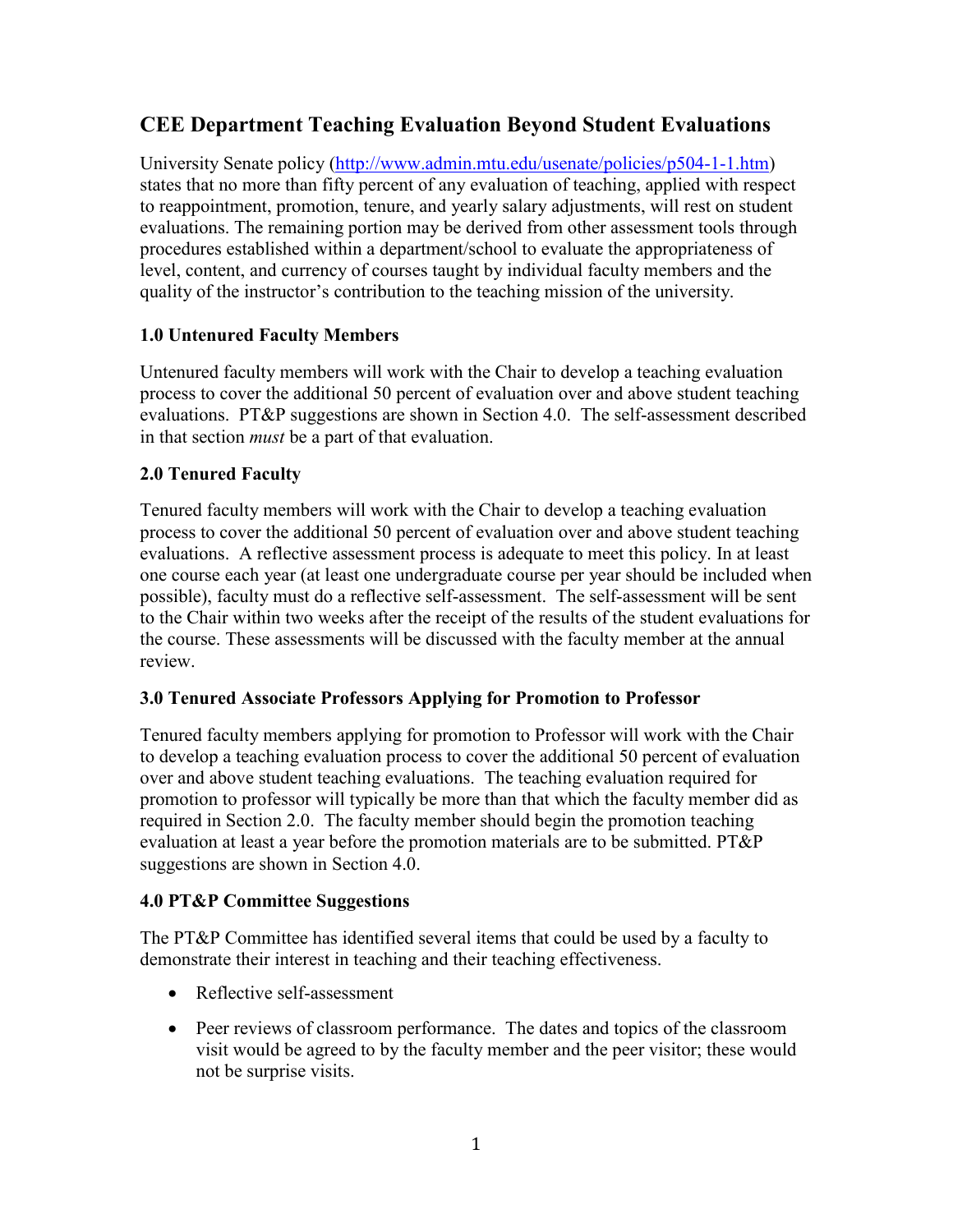- Peer reviews of course materials/portfolios (syllabus, tests, exams, assignments, websites, and other items to demonstrate teaching effectiveness). A course portfolio should also include a distribution of grades and a reflective selfassessment of performance and how the course could be improved.
- Letters of support from students, graduates, and peers
- Teaching awards or recognition
- Demonstration of participating in seminars, workshops, conferences, short courses, and other activities focused on teaching
- Scholarship, through publishing papers, in journals and conference proceedings focused on teaching
- Participation and leadership on engineering education committees and conferences
- Authorship/contributions to textbooks

A course portfolio, if used, should be a scholarly argument about the faculty member's quality of teaching. Thus, all items included in the portfolio must be used in the argument; it is *not the responsibility* of the Chair, PT&P Committee or other peer reviewer to sort through a large amount of information to evaluate the faculty member's teaching. A course portfolio should be prepared for the first time that one teaches the course and updated as necessary. The reflective self-assessment should be prepared every time that one teaches the course.

Instructor performance in front of the students affects the learning environment and should be part of the evaluation. Thus, class visits by peers (or a representative of the Center for Teaching and Learning) are recommended. These visits should be done by some faculty *not* selected by the faculty member being evaluated, analogous to the external letters requested for tenure and promotion review.

#### *Guidance for Reflective Assessments*

All of us make choices about how our courses are designed and delivered. Some of those choices are driven by external constraints (e.g., class size and student preparation) and others are based upon our own teaching philosophy and past experiences (modes of delivery, homework/examinations, and resources/textbooks). For the reflective assessment:

- Describe decisions that you've made in teaching this course that seem to effectively encourage student learning.
- Describe continuing challenges in teaching this particular course that you would like to address in future offerings.